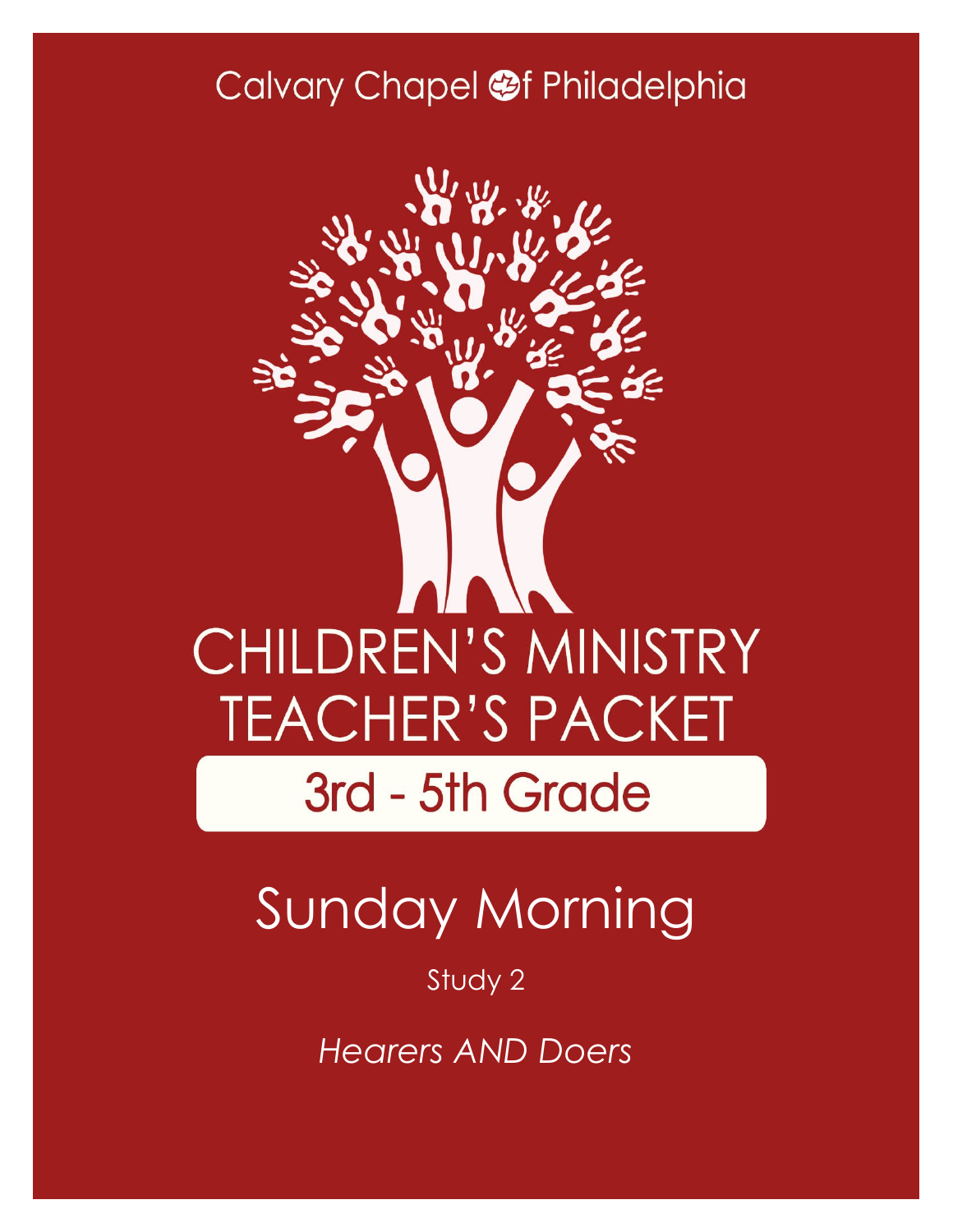### Hearers and Doers

The Objective is the key concept for this weeks lesson. It should be the main focus of the study

These are the key verses that you will find helpful in teaching your study this week. The "Main passage" is the basis of the study, where the other verse support the objective of the lesson.

There is a memory verse for the students that relates to every study. If a student can memorize the verse for the following week you may give them a prize from the "reward box" found on your cart.

An introductory activity or question that will settle the class, draw their attention to the study and prepare their hearts for God's Word.

**Objective** To emphasize the importance of putting what we hear in God's Word into practice.

**Key Verses** James 1:19-27—Main Teaching Passage

#### **Memory Verse** - James 1:22

"But be doers of the word, and not hearers only, deceiving yourselves."

### **Hook**

Review last week's memory verse, John 16:33.

Play a quick game of Simon Says with the kids, but don't explain the rules before hand. Once the game is over (or whenever you feel like ending the game), have one of the students explain the rules of Simon Says (i.e. you have to listen the leader, and when they use the words "Simon says," they have to do the action).

Tell the students that this week's lesson isn't about what Simon Says, but about what God says, and whether or not we are going to do the action when we hear His words.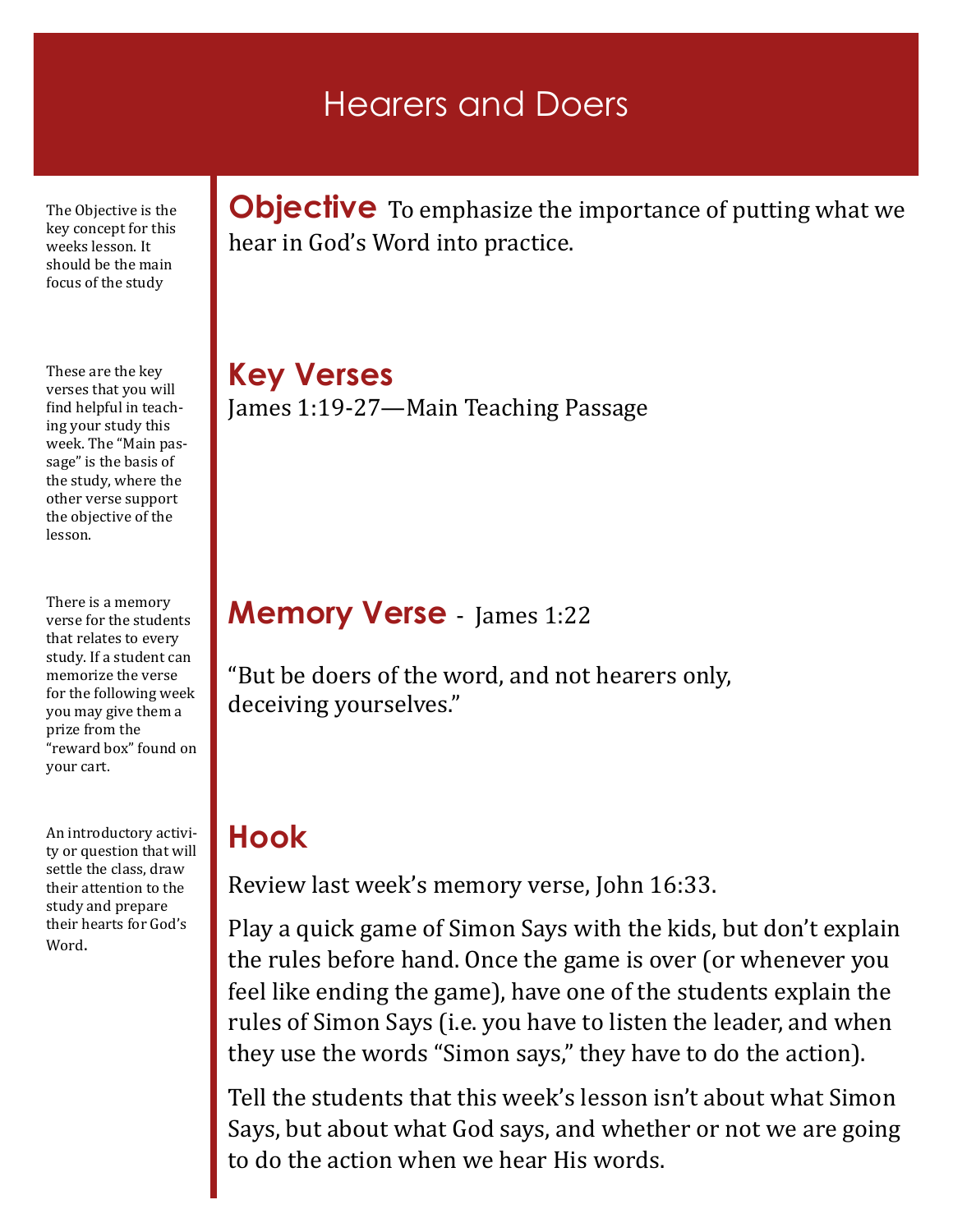What does the Bible say? This is where we will read a passage or series of passages that teach on the subject of the day.

BOOK

The second half of James 1 consists of two practical encouragements that lie on either side of a central instruction to be obedient to those things that we hear. The passage starts by warning us against anger and wrath. Anger we are told, does not produce the righteousness of God. How do we avoid anger? By being quick to listen and slow to speak, and by showing meekness and humility. When we listen rather than talk, and when we take the humble place, we naturally avoid the selfishness and self-centeredness that can lead to frustration and anger.

The final verses of James 1 echo verses 19-21, and begin a theme that will carry over into chapter 2. We are told to bridle our tongue, not to let our words run away from us. The man who thinks He has faith but can't control his own tongue is deceiving himself. True faith, on the other hand, looks like someone who acts, not speaks. True faith encourages us to seek out the less fortunate around us and care for them. Pure and perfect religion is carrying for those who can't care for themselves.

All of this sits surrounding a plea from James to the believer to receive the word of God, trust it, and then put it into practice. He tells us not to walk away from hearing the word only to ignore it. We are to hear it and then do it. If we hear and do not do, we again deceive ourselves. The one who hears AND does, that person honors God and will be "blessed in his doing"(v.25).

The interpretation/ exegesis of the passage. What does this passage mean? How does this passage apply to my life?

### LOOK

The Bible is an amazing book. People have come up with many different ways of trying to describe it. They call it, "God's love letter to us," or "The Holy Word of God." These describe a couple of different aspects of what the Bible is. It is Holy and set apart and it teaches us about God's great love for us. The one name that we want to look at today, however, is the "B-I-B-L-E: Basic Instruction Before Leaving Earth."

God's Word isn't just the story of how God saved us, nor does it only tell us about what is going to happen in end. It also tells us how to live right now. It is an instruction manual for living the right way before both God and other people. Imagine a cookbook. It has recipes in it that show us how to make delicious food. If we follow the directions, the cake rises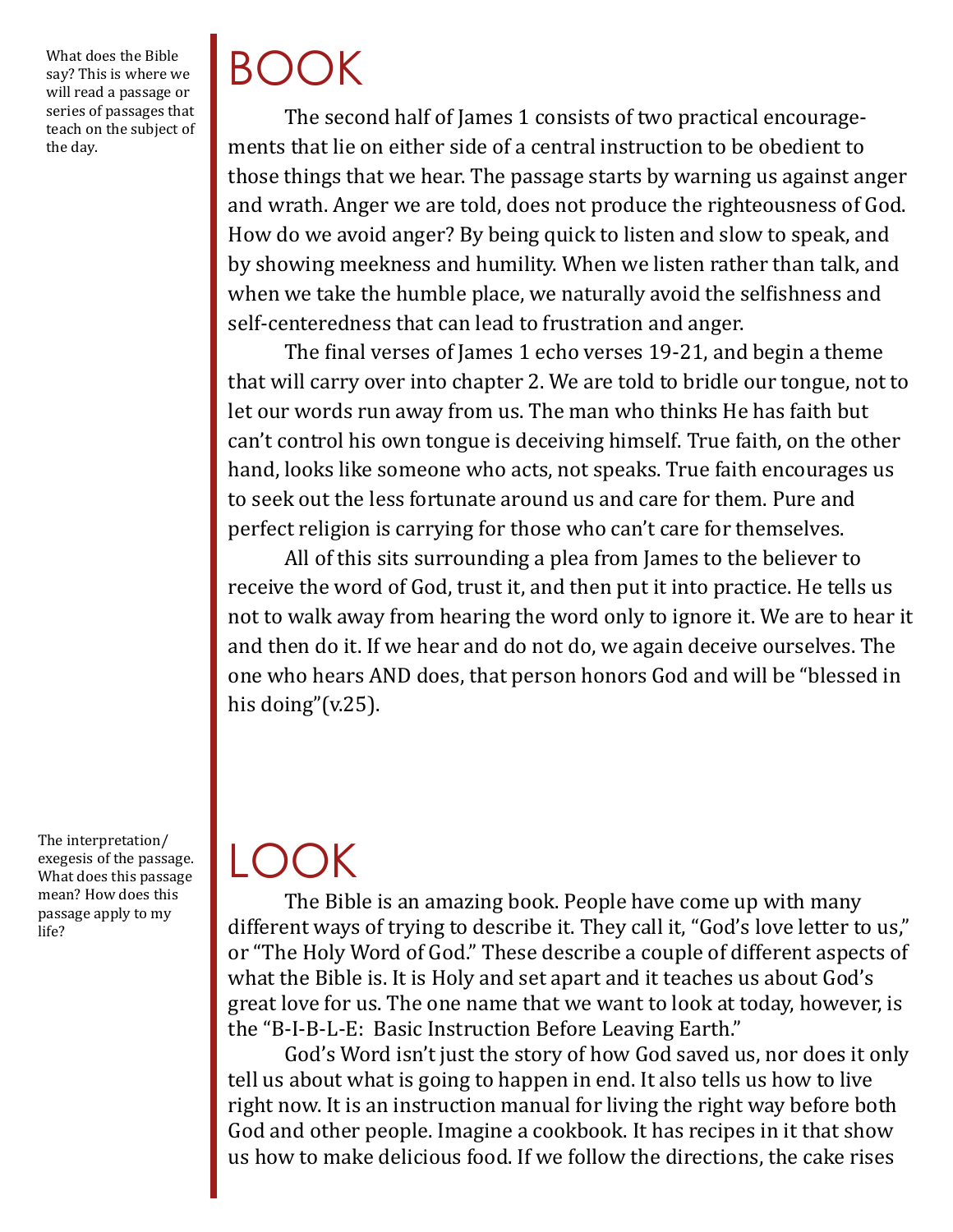## LOOK (Continued)

and it turns out light and moist. If we don't follow the directions, the cake turns out dry and hard, and not tasty at all.

Likewise the Bible gives us directions for how to behave with each other and how to behave toward God. The Bible tells us that we shouldn't lie, cheat or steal from other people, for example. It tells us that we should talk to God in prayer and worship Him. The Bible tells us how live!

In this chapter of James, we are given three BIG instructions. We are told to control our temper by listening to others and thinking before we speak. Second, we are told to take care of people who are in need. Finally we are given the biggest instruction of all, and this is one that we shouldn't even need to be told. James tells us to do what we hear God tell us to do. You would think would be obvious. Of course we should do what God tells us, but so often we don't. James says that if we hear God's Word (or read it) and then don't put it into practice, that we are deceiving ourselves. We are fooling ourselves into thinking that we good in God's eyes because we have hear or read His Word. The truth is that God gives us His Word to change us, grow us, and make us more like His Son Jesus Christ. In order for that to happen, we need to actually do what God is calling us to do.

What is my response to this passage of Scripture? How should my life change according to what this passage teaches me? What are the practical things I can do throughout the week to make this true in my life?

## TOOK

As a class, memorize James 1:22.

Have the students look through James 1:19-24 and pick out all of the instructions given within. Write these up on the board and ask the students how we can do the things that we have read.

**Pray:** Thank the Lord for His word. Ask Him to help us to know it better, but also to do what it says.

**Parent Question:** James 1 tells us to be hearers and doers of God's Word. What are two things that James 1 tells us to do?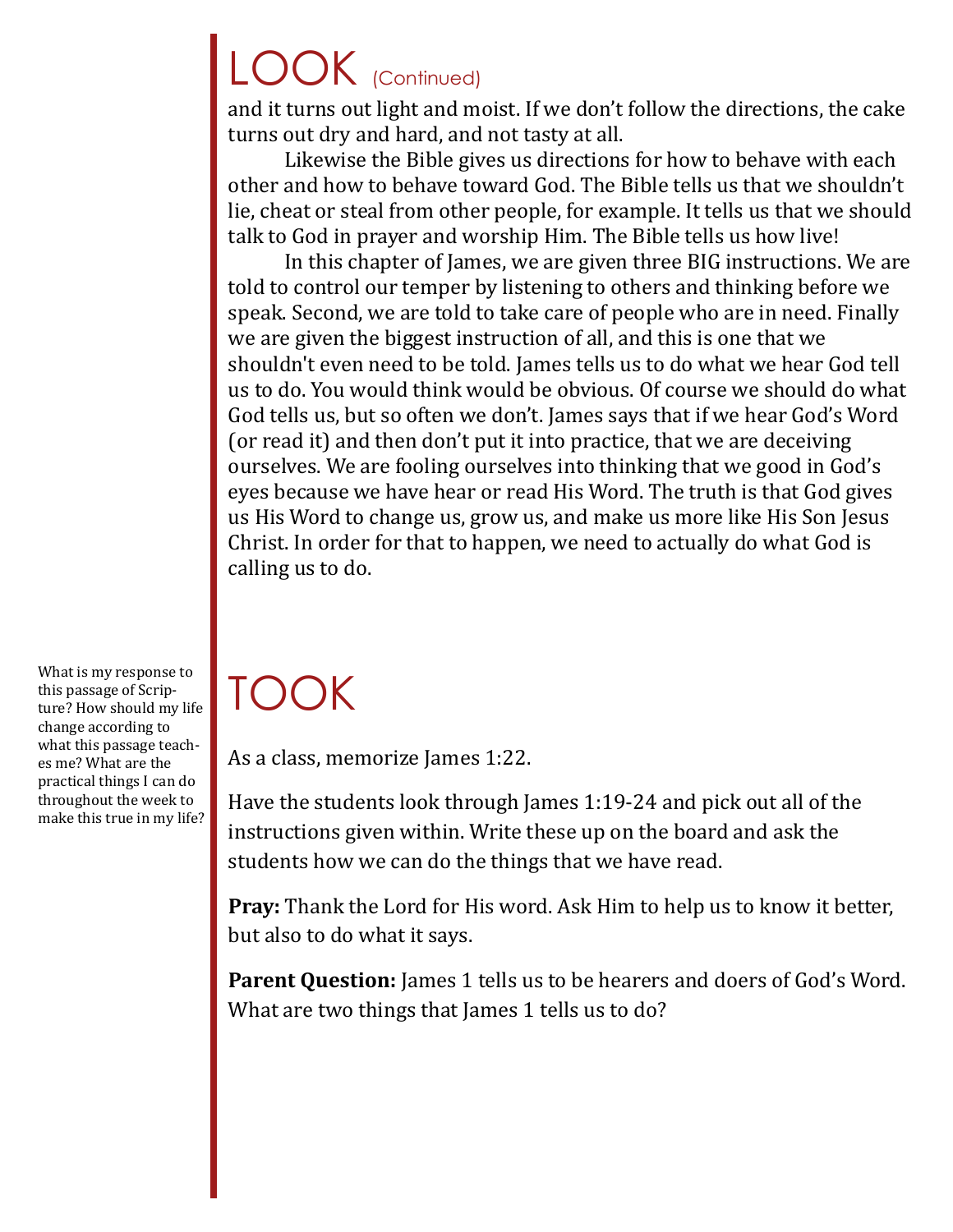### FURTHER STUDY

#### **Commentary on James 1:19-27 by David Guzik**

**(19-20) Standing firm against unrighteous anger.**

**So then, my beloved brethren, let every man be swift to hear, slow to speak, slow to wrath; for the wrath of man does not produce the righteousness of God.**

a. **Let every man be swift to hear, slow to speak, slow to wrath**: We can learn to be **slow to wrath** by first learning to be **swift to hear** and **slow to speak**. Much of our anger and wrath comes from being *selfcentered* and not *others-centered*. **Swift to hear** is a way to be *others-centered*. **Slow to speak** is a way to be *others-centered*.

i. "But hath not Nature taught us the same that the apostle here doth, by giving us two ears, and those open; and but one tongue, and that hedged in with teeth and lips?" (Trapp)

b. **Slow to wrath; for the wrath of man does not produce the righteousness of God**: In light of the nature of temptation and the goodness of God, we must take special care to be **slow to wrath**, because our wrath does not accomplish the **righteousness of God**. Our **wrath** almost always simply defends or promotes our own agenda.

**5. (21) Standing firm against the lusts of the flesh.**

**Therefore lay aside all filthiness and overflow of wickedness, and receive with meekness the implanted word, which is able to save your souls.**

a. **All filthiness and overflow of wickedness**: This has in mind an impure manner of living. In light of the nature of temptation and the goodness of God, we are to **lay aside all** impurity, putting them far from us.

i. **All filthiness**: "The stinking filth of a pestilent ulcer. Sin is the devil's vomit, the soul's excrement, the superfluity or garbage of naughtiness [**wickedness**] . . . as it is here called by an allusion to the garbage of the sacrifices cast into the brook Kedron, that is, the town-ditch." (Trapp)

ii. The older King James Version translates the phrase **overflow of wickedness** as *superfluity of naughtiness*.

b. **Receive with meekness the implanted word**: In contrast to an impure manner of living, we should **receivethe implanted word** of God (doing it **with meekness**, a teachable heart). This word is **able**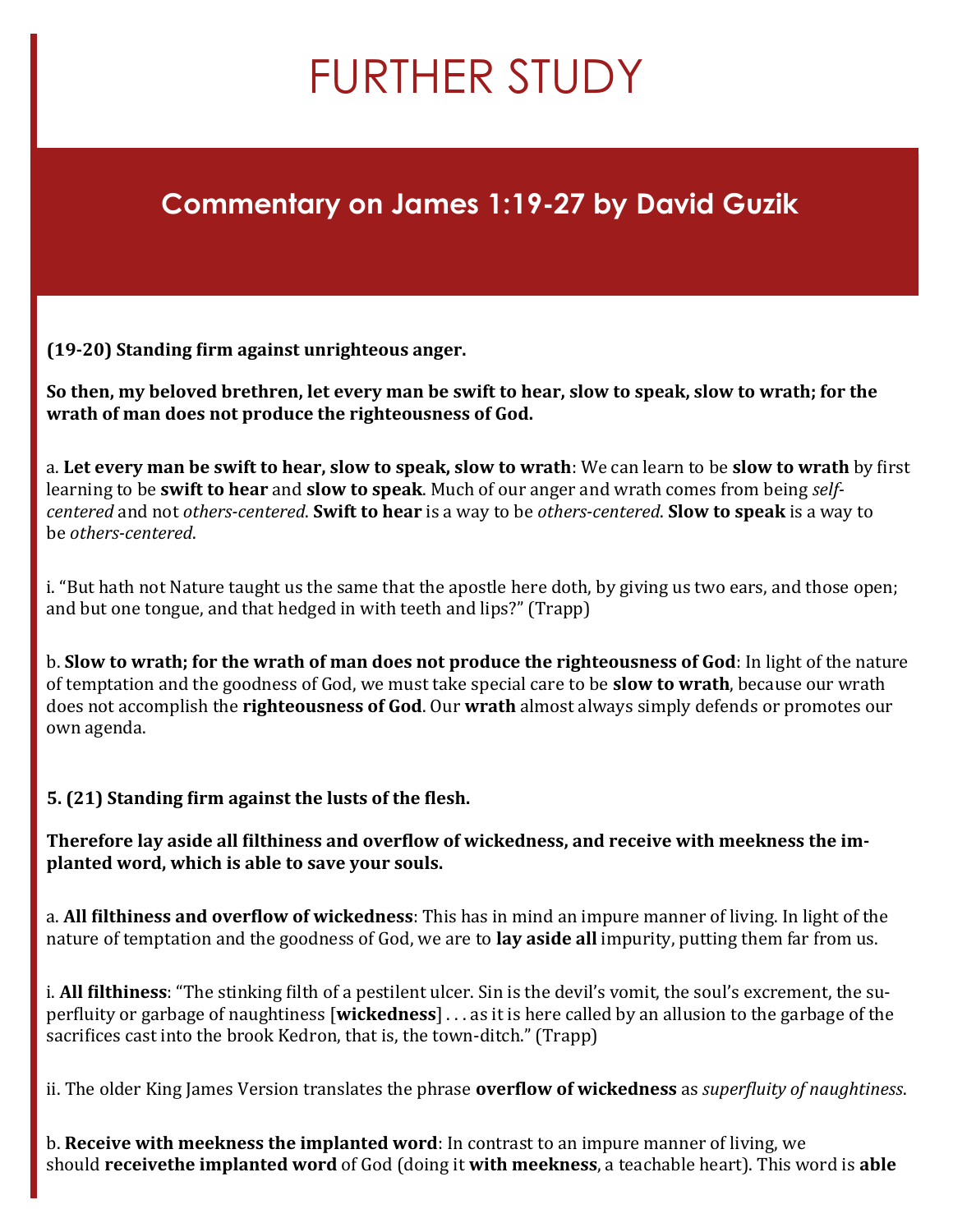**to save** us, both in our current situation and eternally. The purity of God's word can preserve us even in an impure age.

i. "The first thing, then, is *receive*. That word 'receive' is a very instructive gospel word; it is the door through which God's grace enters to us. We are not saved by working, but by receiving; not by what we give to God, but by what God gives to us, and we receive from him." (Spurgeon)

ii. Here James alluded to the spiritual power of the word of God. When it is **implanted** in the human heart, it is **able to save your souls**. The word of God carries the power of God.

#### **6. (22-25) How to receive the word of God.**

**But be doers of the word, and not hearers only, deceiving yourselves. For if anyone is a hearer of the word and not a doer, he is like a man observing his natural face in a mirror; for he observes himself, goes away, and immediately forgets what kind of man he was. But he who looks into the perfect law of liberty and continues** *in it,* **and is not a forgetful hearer but a doer of the work, this one will be blessed in what he does.**

a. **But be doers of the word, and not hearers only**: We must receive God's word as **doers**, not merely **hearers**. To take comfort in the fact you have heard God's word when you haven't *done* it is to deceive yourself.

i. It was common in the ancient world for people to hear a teacher. If you followed the teacher and tried to *live* what he said, you were called a *disciple* of that teacher. We may say that Jesus is looking for disciples: doers, not mere hearers.

ii. Jesus used this same point to conclude His great Sermon on the Mount. He said that the one who heard the word without doing it was like a man who built his house on the sand, but the one who heard God's word and did it was like a man whose house was built on a rock. The one who both heard and did God's word could withstand the inevitable storms of life and the judgment of eternity ([Matthew 7:24](https://biblia.com/bible/nkjv/Matt%207.24-27)-27).

iii. "A teacher or preacher may give an eloquent address on the gospel, or explain ably some O.T. prophecy about Christ, but when the sermon is done, it is not done; something remains to be done by the hearers in life, and if they content themselves with sentimental admiration or with enjoying the emotional or mental treat, they need not imagine that this is religion." (Moffatt)

iv. "I fear we have many such in all congregations; admiring hearers, affectionate hearers, attached hearers, but all the while unblest hearers, because they are not doers of the word." (Spurgeon)

v. "You know the old story; I am half ashamed to repeat it again, but it is so pat to the point. When Donald came out of kirk sooner than usual, Sandy said to him, 'What, Donald, is the sermon all done?' 'No,' said Donald, 'it is all said, but it is not begun to be done yet.'" (Spurgeon)

b. **He is like a man observing his natural face in a mirror; for he observes himself, goes away, and immediately forgets what kind of man he was**: The person who only hears God's word without doing it has the same sense and stability as a man who looks into a mirror and immediately forgets what he saw. The information he received did not do any good in his life.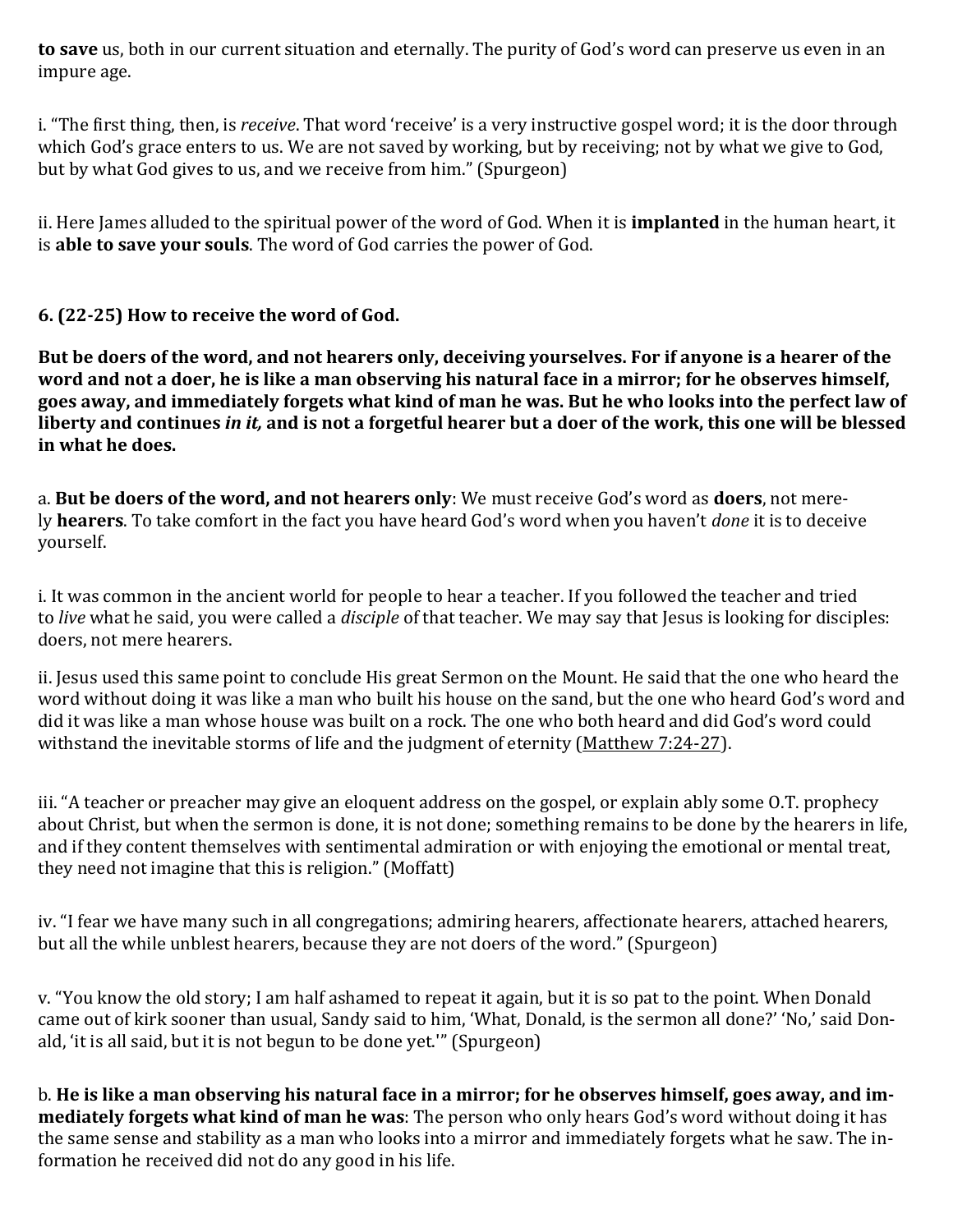i. **Observing his natural face**: The ancient Greek word translated **observing** has the idea of *a careful scrutiny*. By application, James had in mind people who give *a careful scrutiny* of God's word; they may be regarded as Bible experts but it still doesn't result in *doing*.

ii. "The glass of the Word is not like our ordinary looking-glass, which merely shows us our external features; but, according to the Greek of our text, the man sees in it 'the face of his birth'; that is, the face of his nature. He that reads and hears the Word may see not only his actions there, but his motives, his desires, his inward condition." (Spurgeon)

iii. Understanding this power of the Word of God, the preacher is responsible for working hard to not hinder this power. "Certain preachers dream that it is their business to paint pretty pictures: but it is not so. We are not to design and sketch, but simply to give the reflection of truth. We are to hold up the mirror to nature in a moral and spiritual sense, and let men see themselves therein. We have not even to make the mirror, but only to hold it up. The thoughts of God, and not our own thoughts, are to be set before our hearers' minds; and these discover a man to himself. The Word of the Lord is a revealer of secrets: it shows a man his life, his thoughts, his heart, his inmost self." (Spurgeon)

iv. A healthy person looks in the mirror to *do* something, not just to admire the image. Even so, a healthy Christian looks into God's Word to *do* something about it, not just to store up facts that he will not put to use by being a **doer** of the word.

v. "The *doctrines of God*, faithfully preached, are such a *mirror*; he who hears cannot help discovering his own character, and being affected with his own deformity; he sorrows, and purposes amendment; but when the preaching is over, the mirror is removed . . . he soon forgets what manner of man he was . . . he reasons himself out of the necessity of repentance and amendment of life, and thus deceives his soul." (Clarke)

vi. "Get thee God's law as a glass to toot [to study carefully] in, saith Mr. Bradford; so shalt thou see thy face foul arrayed, and so shamefully saucy, mangy, pocky, and scabbed, that thou canst not but be sorry at the contemplation thereof." (Trapp)

c. **But he who looks into the perfect law of liberty and continues in it . . . this one will be blessed in what he does**: If we study the Word of God intently, and do it (**continue in it**), then we will be **blessed**.

i. **He who looks into the perfect law of liberty**: In the ancient Greek language, the word for **looks into** spoke of a penetrating examination, so that a person would even bend over to get a better look. Though James stressed *doing*, he did not neglect *studying* God's Word either. We should *look into* God's Word.

ii. Adam Clarke points out that the ancient Greek word translated **continues** is *parameinas* and has this sense: "Takes time to see and examine the state of his soul, the grace of his God, the extent of his duty, and the height of the promised glory. The metaphor here is taken from those females who spend much time at their glass, in order that they may decorate themselves to the greatest advantage, and not leave one hair, or the smallest ornament, out of its place."

iii. **The perfect law of liberty**: This is a wonderful way to describe the Word of God. In the New Covenant, God reveals to us a **law**, but it is a **law of liberty**, written on our transformed hearts by the Spirit of God.

iv. "The whole doctrine of Scripture, or especially the gospel, called a *law*, [Romans 3:27,](https://biblia.com/bible/nkjv/Rom%203.27) both as it is a rule, and by reason of the power it hath over the heart; and a *law of liberty*, because it shows the way to the best liberty, freedom from sin, the bondage of the ceremonial law, the rigour of the moral, and from the wrath of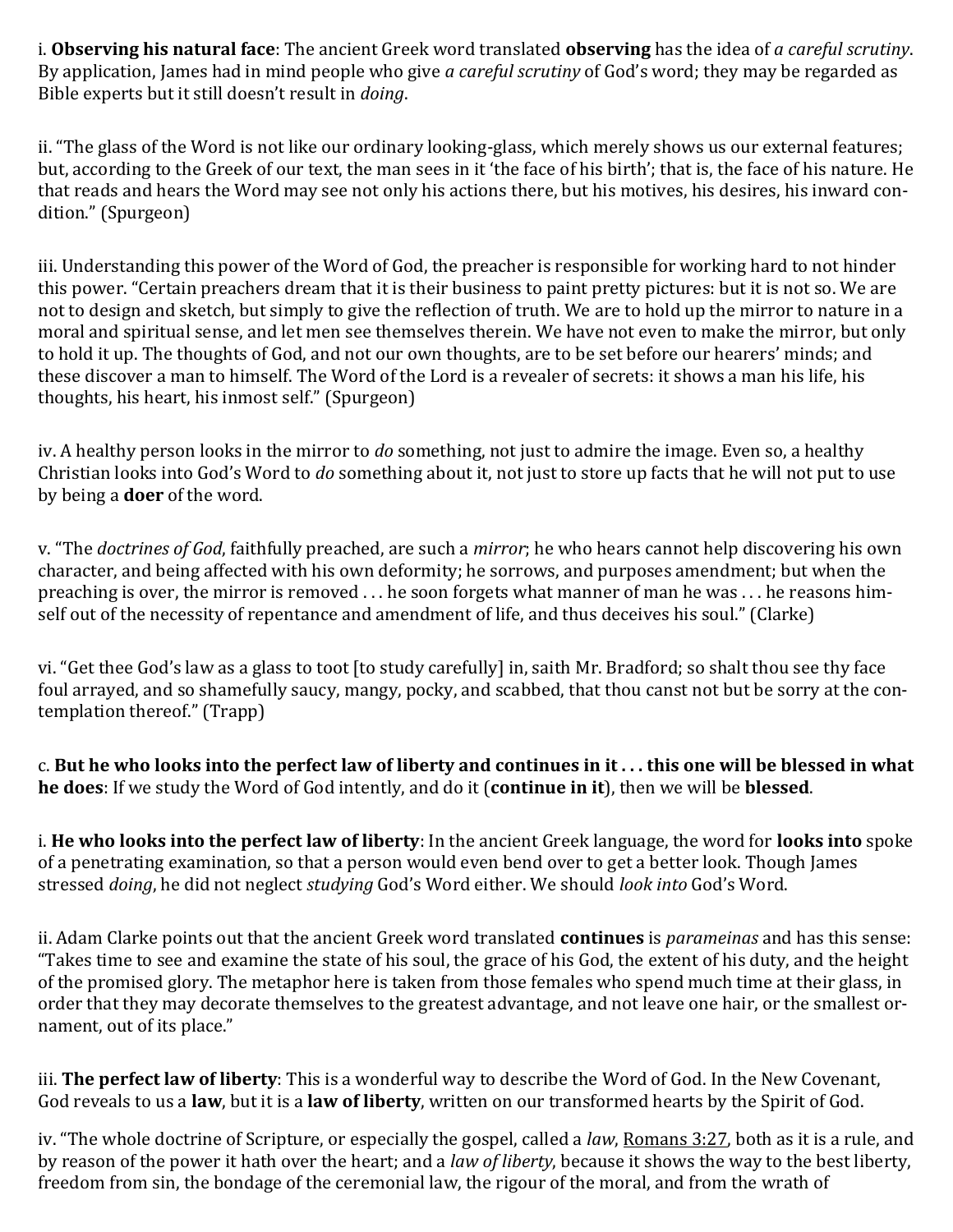**7. (26-27) Examples of what it means to be a doer of the Word of God.**

**If anyone among you thinks he is religious, and does not bridle his tongue but deceives his own heart, this one's religion** *is* **useless. Pure and undefiled religion before God and the Father is this: to visit orphans and widows in their trouble,** *and* **to keep oneself unspotted from the world.**

a. **If anyone among you thinks he is religious**: James just explained that real religion is not shown by hearing the word, but by doing it. One way to do God's word is to **bridle** the **tongue**.

i. **Thinks he is religious**: The New Testament never uses this ancient Greek word for "**religious**" in a positive sense [\(Acts 17:22,](https://biblia.com/bible/nkjv/Acts%2017.22) [25:19,](https://biblia.com/bible/nkjv/Acts%2025.19) [26:5;](https://biblia.com/bible/nkjv/Acts%2026.5) [Colossians 2:23\)](https://biblia.com/bible/nkjv/Col%202.23). James used it here of someone who is **religious**, but is not really right with God, and this is evident because he **does not bridle his tongue**.

b. **This one's religion is useless**: Your walk with God **is useless** if it does not translate into the way you live and the way you treat others. Many are deceived in their own heart regarding the reality of their walk with God.

i. "This seems to reflect upon the hypocritical Jews, whose religion consisted so much in external observances, and keeping themselves from ceremonial defilements, when yet they were sullied with so many moral ones, [James 1:14;](https://biblia.com/bible/nkjv/James%201.14) [Matthew 23:23;](https://biblia.com/bible/nkjv/Matt%2023.23) [John 18:28;](https://biblia.com/bible/nkjv/John%2018.28) devoured widows' houses." (Poole)

ii. "He does not deny the place of public worship (see <u>James 2:2</u>,  $5:14$ ) or of religious observances, but he explains that in God's sight a **pure, unsoiled religion** expresses itself in acts of charity and in chastity – the two features of early Christian ethics which impressed the contemporary world." (Moffatt)

c. **Pure and undefiled religion before God**: There is a great deal of pure and undefiled religion *in the sight of man* that is not **pure and undefiled religion before God**.

d. **To visit orphans and widows in their trouble, and to keep oneself unspotted from the world**: A real walk with God shows itself in simple, practical ways. It helps the needy and keeps itself unstained by the world's corruption.

i. "The Biblical Ritualism, the pure external worship, the true embodiment of the inward principles of religion is to visit the fatherless and widows in their affliction, and to keep ourselves unspotted from the world. Charity and purity are the two great garments of Christianity." (Spurgeon)

ii. "True religion does not merely *give* something for the *relief* of the distressed, but it *visits them*, it takes the *oversight of them*, it takes them under its care; so *episkeptesthai* means. It goes to their houses, and speaks to their hearts; it relieves their wants, sympathizes with them in their distresses, instructs them in divine things, and recommends them to God. And all this it does for the Lord's sake. This is the religion of Christ." (Clarke)

e. **Unspotted from the world**: The idea is not that a Christian retreats away from the world; instead they interact with **orphans and widows in their trouble** and others such in their need. The Christian ideal is not to retreat from the world; they are in the world, they are not *of* it; and remain **unspotted from the world**.